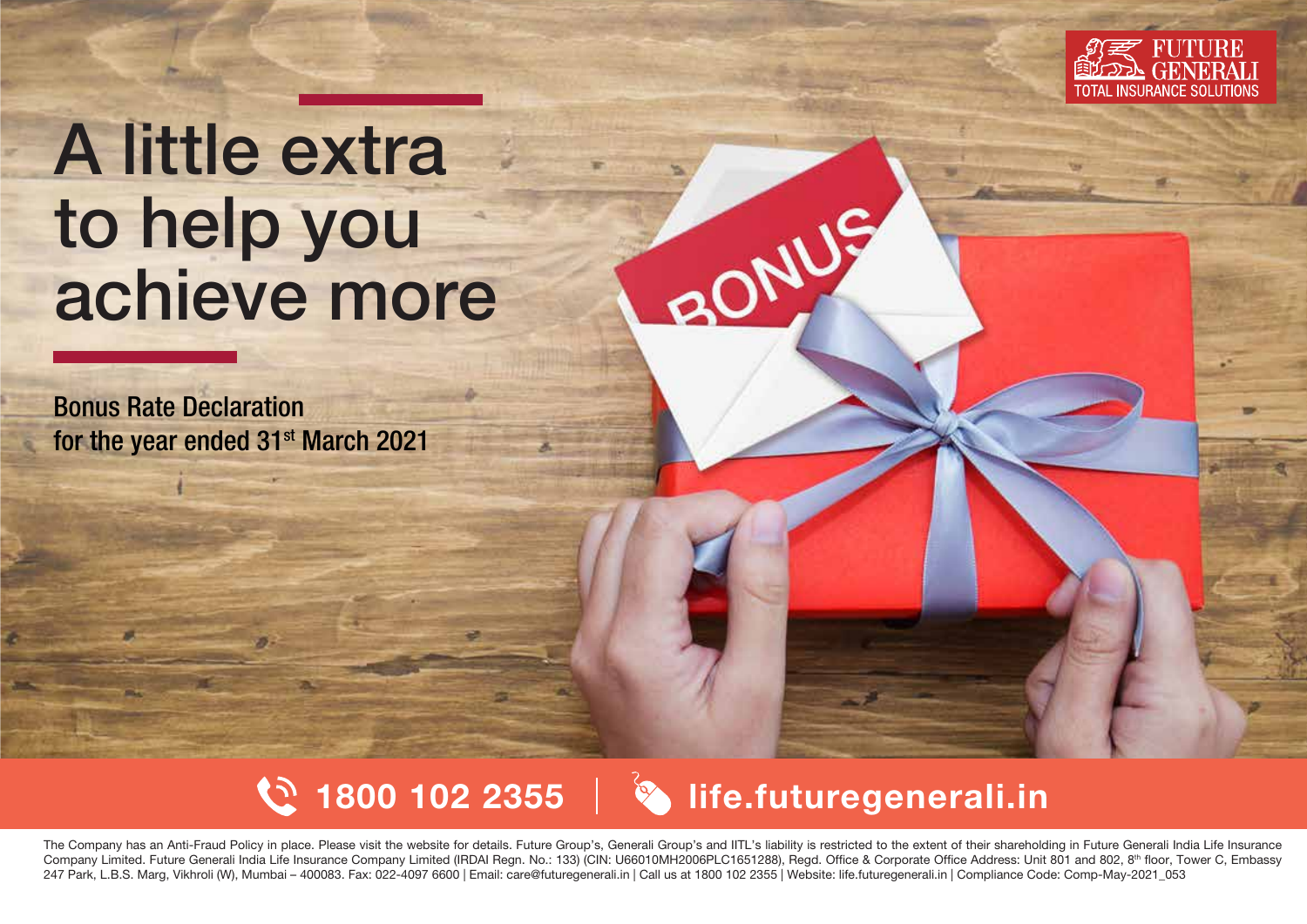#### REVERSIONARY BONUS RATES:

| $\vert$ Sr.No. $\vert$ | <b>Product Name</b>                         | <b>UIN</b>              | <b>Regular Bonus Rate for FY 2021-22</b>                                                       |
|------------------------|---------------------------------------------|-------------------------|------------------------------------------------------------------------------------------------|
|                        | <b>Future Generali Assure</b>               | 133N001V01              | 2.00% per annum compound Reversionary Bonus                                                    |
| 2                      | Future Generali InstaLife - Regular pay     | 133N004V01              | 2.00% per annum compound Reversionary Bonus                                                    |
| 3                      | Future Generali InstaLife - Single pay      | 133N004V01              | 4.50% per annum compound Reversionary Bonus                                                    |
| $\overline{4}$         | Future Generali Pension <sup>1</sup>        | 133N009V01              | 4.50% of Policyholder Pension Fund Account as at 31 <sup>st</sup> March 2021 on pro rata basis |
| $\overline{5}$         | Future Generali Child - Regular Pay         | 133N013V01              | 2.50% per annum compound Reversionary Bonus                                                    |
| 6                      | Future Generali Child - Single Pay          | 133N013V01              | 5.00% per annum compound Reversionary Bonus                                                    |
| 7                      | <b>Future Generali Anand</b>                | 133N018V01              | 2.75% per annum compound Reversionary Bonus                                                    |
| 8                      | Future Generali Saral Anand                 | 133N019V01 & 133N019V02 | 2.75% per annum compound Reversionary Bonus                                                    |
| 9                      | <b>Future Generali Dream Guarantee</b>      | 133N029V01              | 2.15% per annum compound Reversionary Bonus                                                    |
| 10                     | Future Generali Bima Guarantee              | 133N038V01              | 2.75% per annum compound Reversionary Bonus                                                    |
| 11                     | Future Generali Secure Income - Regular     | 133N039V01              | 3.00% per annum compound Reversionary Bonus                                                    |
| 12                     | Future Generali Secure Income - Single      | 133N039V01              | 6.00% per annum compound Reversionary Bonus                                                    |
| 13                     | Future Generali Family Income Plan          | 133N040V01 & 133N040V02 | 5.05% per annum compound Reversionary Bonus                                                    |
| 14                     | Future Generali Family Secure Plan          | 133N041V01 & 133N041V02 | 4.75% per annum compound Reversionary Bonus                                                    |
| 15                     | Future Generali Pension Guarantee - Regular | 133N046V01              | 2.75% per annum compound Reversionary Bonus                                                    |
| 16                     | Future Generali Pension Guarantee - Single  | 133N046V01              | 4.50% per annum compound Reversionary Bonus                                                    |
| 17                     | <b>Future Generali Assure Plus</b>          | 133N052V01              | 2.75% per annum compound Reversionary Bonus                                                    |
| 18                     | Future Generali Triple Anand Advantage      | 133N055V01 & 133N055V02 | 3.00% per annum compound Reversionary Bonus                                                    |
| 19                     | <b>Future Generali New Saral Anand</b>      | 133N062V01              | 2.25% per annum compound Reversionary Bonus                                                    |
| 20                     | <b>Future Generali New Assure Plus</b>      | 133N065V01 & 133N065V02 | 2.50% per annum compound Reversionary Bonus                                                    |

#### 1 Notes:

All reversionary bonus rates are per annum compound reversionary bonus except for Future Generali Pension (133N009V01).

The reversionary bonuses are applicable for policies with policy anniversary due in FY 2021-22, as per policy terms and conditions.

## $\mathbb{C}$  1800 102 2355  $\|\cdot\|$  life.futuregenerali.in

Bonus would accrue for the financial year 2021-22 at the bonus rates declared as per this communication and is payable to the policyholders as per the terms and conditions of the policy document of the respective product. Bonuses, once declared form a part of the quaranteed benefits. Past bonus rates and current bonus rates are not a reflection of future bonus rates.

The Company has an Anti-Fraud Policy in place. Please visit the website for details. Future Group's, Generali Group's and IITL's liability is restricted to the extent of their shareholding in Future Generali India Life Ins Company Limited. Future Generali India Life Insurance Company Limited (IRDAI Regn. No.: 133) (CIN: U66010MH2006PLC1651288), Regd. Office & Corporate Office Address: Future Generali India Life Insurance Co. Ltd, Unit 801 and 802, 8<sup>th</sup> floor, Tower C, Embassy 247 Park, L.B.S. Marg, Vikhroli (W), Mumbai – 400083. Fax: 022-4097 6600 | Email: care@futuregenerali.in | Call us at 1800 102 2355 | Compliance Code: Comp-May-2021\_053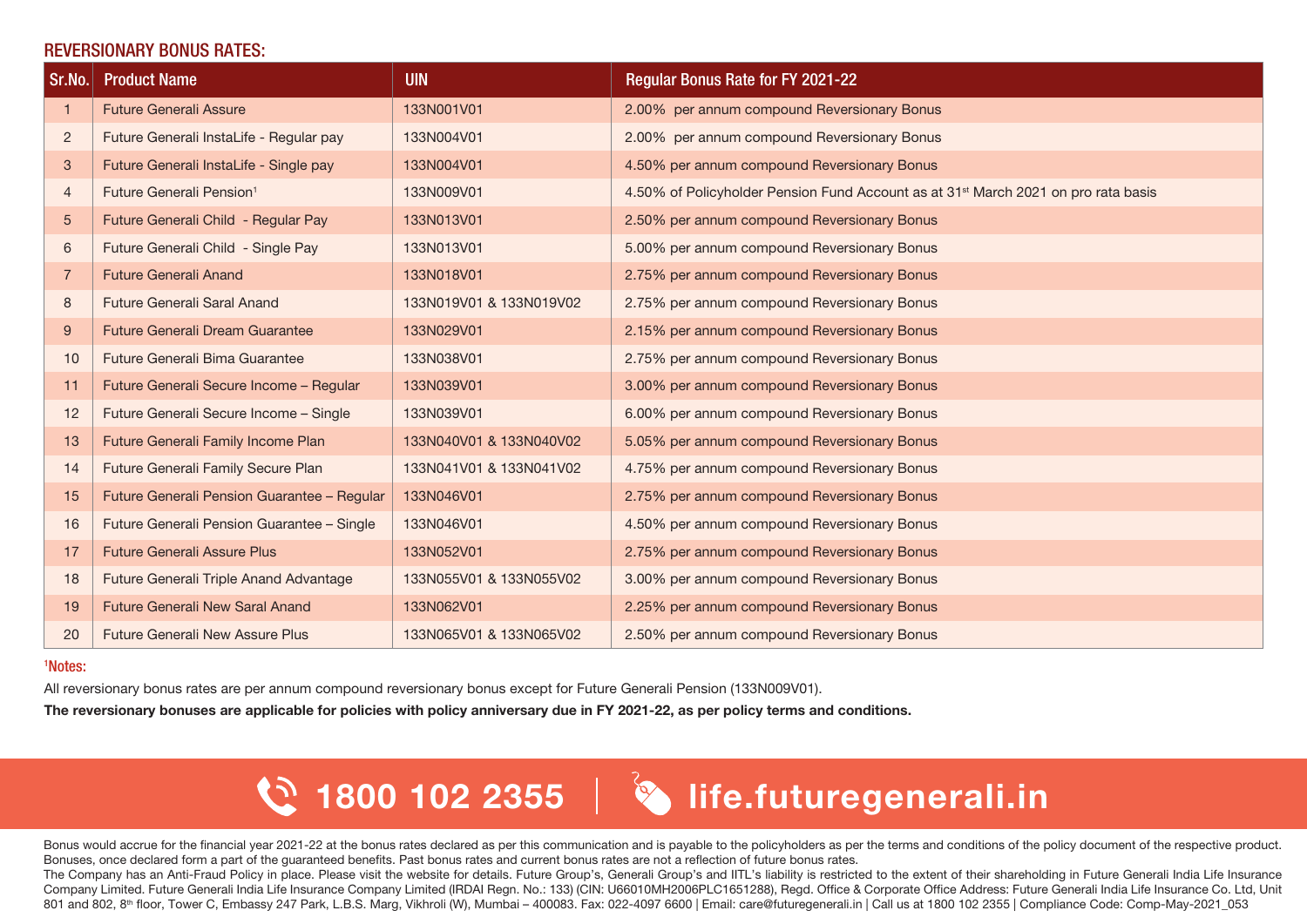#### CASH BONUS RATES:

| <b>Sr. No.</b> | <b>Product Name</b>                              | UIN        | Cash Bonus Rates for FY 2021-22 |
|----------------|--------------------------------------------------|------------|---------------------------------|
|                | Future Generali Secure Income - Regular          | 133N039V01 | 2.50% of Sum Assured            |
|                | Future Generali Secure Income - Single           | 133N039V01 | 2.50% of Sum Assured            |
|                | Future Generali Lifetime Partner Plan - Option 1 | 133N086V01 | 2.05% of Sum Assured            |

#### Notes:

The bonuses declared are applicable for policies where cash bonus is due for payment, as per policy terms and conditions.

#### TERMINAL BONUS RATES:

| Sr. No.        | <b>Product Name</b>                         | <b>UIN</b>              | <b>Terminal Bonus Rates</b>             |
|----------------|---------------------------------------------|-------------------------|-----------------------------------------|
|                | <b>Future Generali Assure</b>               | 133N001V01              | 5.5% of (Sum Assured + Vested Bonus)    |
| $\overline{2}$ | Future Generali Pension (Regular Premium)   | 133N009V01              | 35.0% of (Vested Bonus)                 |
| 3              | Future Generali Pension (Single Premium)    | 133N009V01              | 30.0% of (Premiums Paid + Vested Bonus) |
| $\overline{4}$ | Future Generali InstaLife (Regular Premium) | 133N004V01              | 5.0 % of (Sum Assured + Vested Bonus)   |
| 5              | Future Generali InstaLife (Single Premium)  | 133N004V01              | 15.0% of (Sum Assured + Vested Bonus)   |
| 6              | Future Generali Child (Regular Premium)     | 133N013V01              | 17.5% of (Sum Assured + Vested Bonus)   |
|                | Future Generali Child (Single Premium)      | 133N013V01              | 17.5% of (Sum Assured + Vested Bonus)   |
| 8              | Future Generali Bima Guarantee              | 133N038V01              | 10.0% of (Sum Assured + Vested Bonus)   |
| 9              | Future Generali Anand <sup>2</sup>          | 133N018V01              | 25% of Sum Assured                      |
| 10             | Future Generali Saral Anand <sup>2</sup>    | 133N019V01 & 133N019V02 | 25% of Sum Assured                      |

#### Notes:

- . a) Terminal bonus will be payable on maturity or on death in the last policy year, whichever is earlier provided the policyholder has paid all due premiums. For policies with waiver of premium, no terminal bonus is payable on death as the same is payable on maturity.
- $b)$ Terminal Bonus for Future Anand and Future Saral Anand shall be payable on death of the Life Assured provided all premiums due till end of premium payment term have been paid.
- c) The Terminal Bonus rates as above shall continue to be applicable till the next Terminal bonus declaration.
- d) Above rate will also apply in case the death happens in an in-force (all due premiums are paid) policy if the policy has completed at least 5 policy years.
- e) Above rate will also apply in case of surrender of a policy, provided the policy is in-force (all due premiums are paid) as on date of surrender and the surrender request is submitted after completion of 10 policy years. The Sum Assured used for calculation shall be the paid-up Sum Assured as on date of surrender.



### $\mathbb{C}$  1800 102 2355  $\|\cdot\|$  life.futuregenerali.in

Bonus would accrue for the financial year 2021-22 at the bonus rates declared as per this communication and is payable to the policyholders as per the terms and conditions of the policy document of the respective product. Bonuses, once declared form a part of the guaranteed benefits. Past bonus rates and current bonus rates are not a reflection of future bonus rates.

The Company has an Anti-Fraud Policy in place. Please visit the website for details. Future Group's, Generali Group's and IITL's liability is restricted to the extent of their shareholding in Future Generali India Life Ins Company Limited. Future Generali India Life Insurance Company Limited (IRDAI Regn. No.: 133) (CIN: U66010MH2006PLC1651288), Regd. Office & Corporate Office Address: Future Generali India Life Insurance Co. Ltd, Unit 801 and 802, 8<sup>th</sup> floor, Tower C, Embassy 247 Park, L.B.S. Marg, Vikhroli (W), Mumbai – 400083. Fax: 022-4097 6600 | Email: care@futuregenerali.in | Call us at 1800 102 2355 | Compliance Code: Comp-May-2021\_053